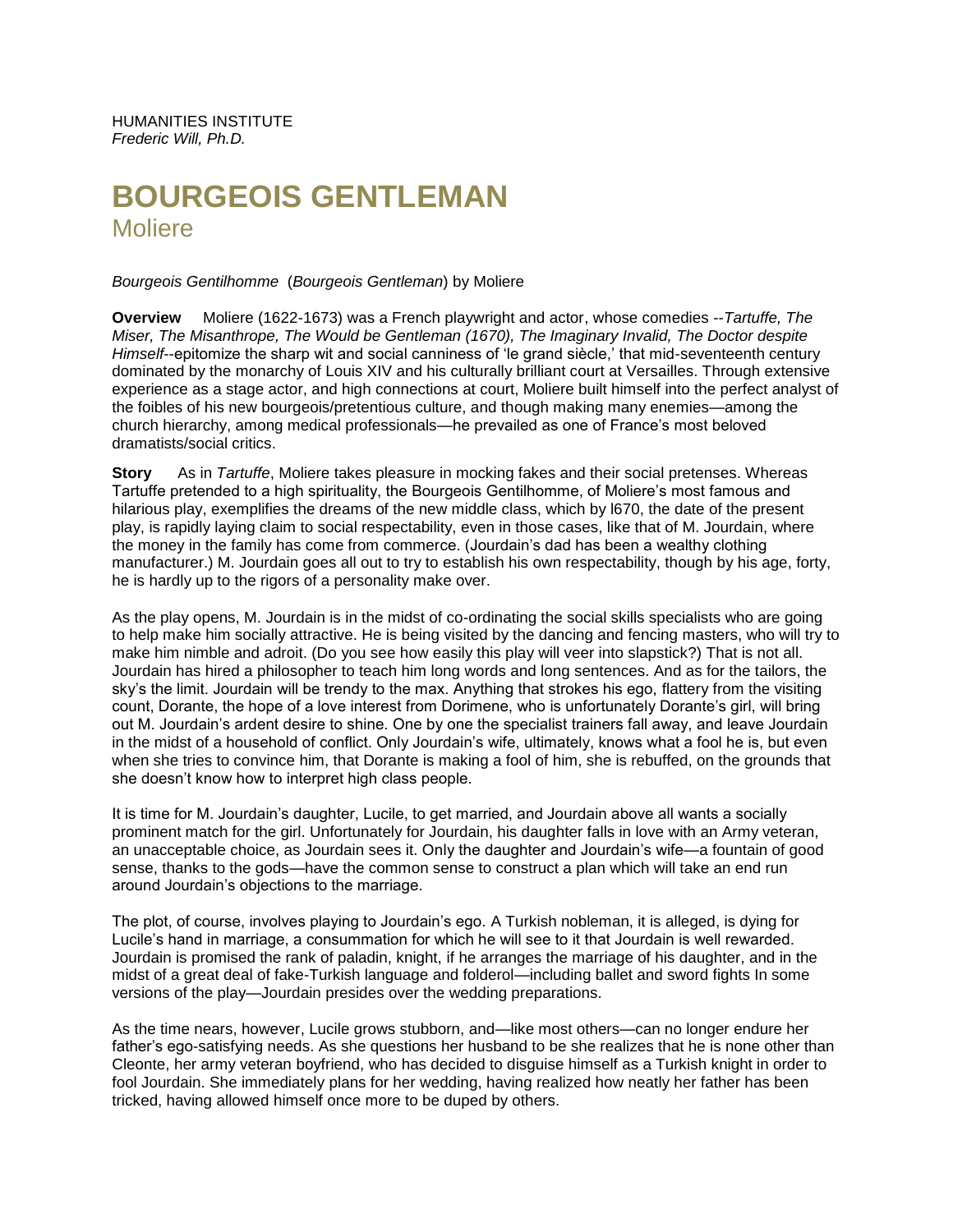### **Themes**

**Liberation. i**s the dominant theme. Jourdain is above all eager to appear a sophisticated member of the new and growing middle class—a refuge, in a way, for the trades and lower business echelons, which had long been dissed as inferior representatives of society. Jourdain is a victim of this new desire for social freedom.

**Marriage** is caught in the midst of social change, and Lucie is symbol of the new desire for genuine romance. True marriage, we are being taught both by Lucie and by Mme. Jourdain, is being able to sustain a romantic and personal relation to your mate.

#### **Characters**

**M. Jourdain** is a gullible business success, who supposes that by spending his money lavishly he can cquire the skills and reputation of a 'bon bourgeois,' a true and respected middle classer, rather than the scion of a simple cloth merchant. He is of course mistaken, because the special charm of the aristocracy cannot be purchased.

**Mme Jourdain**is the sensible wife of Jourdain, who advises him to think for himself, to form his own opinions, and to disregard the trend of the moment. When she tries to convince her husband, that Dorante is playing games with him, she has to put up, and does, with her husband's patronizing implications that she doesn't know which end is up.

# MAJOR CHARACTERS

# **M. JOURDAIN** (open)

**Character** M. Jourdain, a wealthy Parisian merchant, epitomizes the new bourgeois middle class which can think of nothing finer than to be an aristocrat, a member of 'the quality,' but who is scorned by the aristocracy, except when it needs to borrow money—for in the new economy of seventeenth century France, money is draining from the aristocracy. Molière rejoiced in the boldness of this social conflict, and in *The Would be Gentleman,*first performed in l670, he chooses a stereotypical new bourgeois, M. Jourdain, to represent the open longings, cultural insecurities, naivete, and economic centrality of a new social class.

**Parallels** Jourdain's discovery that in fact he has been speaking prose all the time bespeaks his condition as a parvenu, eyes not yet open to the reality of his condition. This kind of naïve arrival in middle or upper class society spills out of the language of Mrs. Malaprop, in Sheridan's play *The Rivals*, 1775, which bubbles over with social maladjustment, or in the contemporary *She Stoops to Conquer* (1773), where Goldsmith plays on the dilemma of the old middle class flirting with the new middle. The social transformation Jourdain struggles through is also daunting for Dickens' Pip, in *Great Expectations* (1861), though two centuries after Moliere the upward transition is faster, and Pip quickly becomes a gentleman. The same can hardly be said for Jay Gatsby, *The Great Gatsby* (1922*),* whose taste for the garish betrays him to the end.

#### **Illustrative moments**

**Ostentatious** M. Jourdain first appears on an occasion when his dancing master and music master have come to instruct and polish his social skills. Thanks to his tailor, M. Jourdain is wearing an outfit that is uncomfortable for him: 'I kept you waiting a bit because today'—Jourdain says to his two Masters—'I'm dressing like one of the quality, and my tailor sent me a pair of silk stockings so tight I thought I'd never get into them.' While waiting for his new suit to arrive, he shows everyone in the room his new dressinggown, with its 'red velvet breeches and green velvet jacket.'

A**mbitious** M. Jourdain is under the influence of his dancing and music masters, who are his conduits to the values of 'the quality.' The music master remarks that 'a gentleman such as yourself, living in style, with a taste for fine things, ought really to be holding musical at-homes every Wednesday or